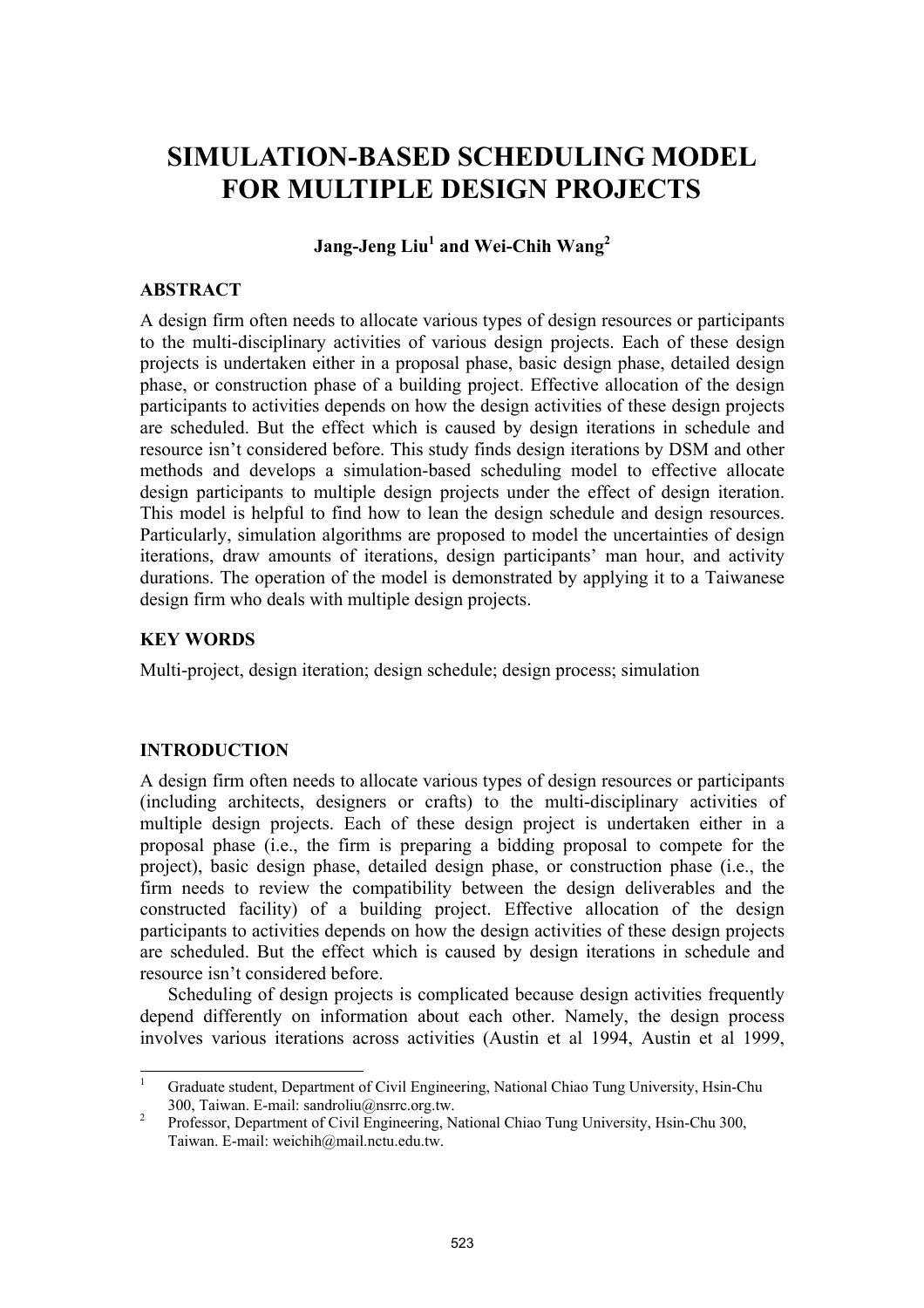Austin et al 2000, Baldwin et al 1998, Baldwin et al 1999, Luh et al 1999, Chua et al 2003, Chen et al 2003, Choo et al 2004, Wang et al 2005, Wang et al. 2006). Additionally, the fact that the numbers of iterations and the durations of design activities are uncertain makes difficult to define the precedence relationships among activities and to evaluate the durations of the design projects. Past researches may be helpful to find the design iteration. But how to calculate the effect caused by design iteration is ignored especially for multiple projects.

During the conceptual and schematic design phases of a building project, a chief designer (architect/engineer or A/E) aims to capture information from a wide range of disciplines, such as structural design, heating-ventilating-air-conditioning (HVAC) design and electrical design; candidate solutions are proposed, and new states are generated from the current ones based on the information available to meet the owner's requirements, including, for example, the budget and general spatial arrangements (Baldwin et al 1999, Rivard and Fenves 2000). These two early phases ensure that the design deliverables fulfill the owner's demands. A simple bar chart that expresses the due dates of design deliverables may suffice. In practice, the bar chart method is commonly used to represent the schedule for those design activities. Each bar represents a design activity and may identify several points of expected percentage completion (such as 25%, 50%, 75% and 100%) as milestones associated with the activity. Unfortunately, the bar chart is not sufficiently detailed to detect schedule slippage in a design activity a timely manner. Additionally, using the critical path method (CPM) that is commonly employed to schedule construction activities whose logical relationships are one direction, for design projects is difficult because of the existence of the above-mentioned iterative dependencies among design activities.

Recently, design scheduling has been receiving increasing attention because the total duration of a building project is commonly delayed by the lateness of design deliverables (including design drawings, calculations and reports) (Wang et al 2006).But Wang only considers the design schedule of one project This study finds design iterations by DSM and other methods and develops a simulation-based scheduling model to effective allocate design participants to multiple design projects. Particularly, simulation algorithms are proposed to model the uncertainties of design iterations and activity durations. Next section, the current practice of design firms in allocating design people is presented, followed by the illustration of uncertainties of design iterations and activity durations. Then, the simulation-based model is proposed and the operation of the model is demonstrated by applying it to a firm who faces multiple design projects. Finally, future research directions are indicated.

## **UNCERTAINTIES OF DESIGN ITERATIONS AND ACTIVITY DURATIONS**

Design is iterative. Design iterations influence the capacity to evaluate exactly the duration of a design project (Austin et al 1994, Austin et al 1999, 2000). In the detailed design phase, a certain amount of design information must flow among activities several times until design deliverables are compatible or regulatory requirements are met. For example, a downstream design review may require particular upstream activities to rework some developed deliverables to respond to comments made in a review (such as those concerning errors and omissions). In an unexpected situation, iterations become necessary because of "external forces". A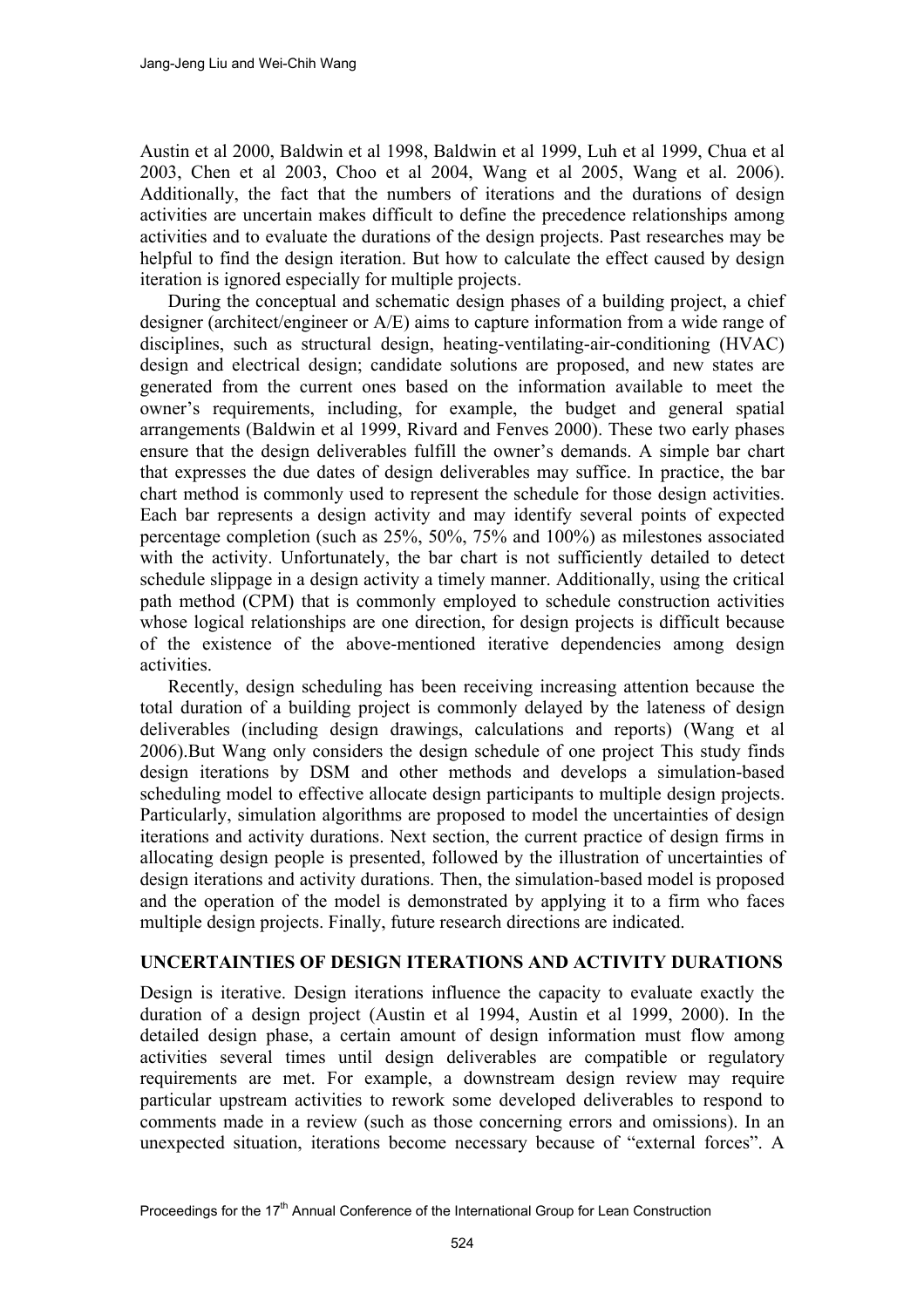typical example is a design change in a downstream activity, such that the deliverables of some upstream activities must react to such a change (Wang et al 2005).

The occurrence of design iterations may be due to the following causes:

- Cyclic decision making process. During designing, decisions often are made iteratively until the design deliverables meet the needs.
- Exchange of design information. Design information often requires to be exchanged among intra-disciplines, inter-disciplines and multi-disciplines.
- Design review. Design review always creates design iterations and certain activities may require to be revised to reflect the reviewing comments.
- Design rework. Design rework produces design iterations because certain activities have to be performed again.
- Design change. A design change may require extra design deliverables of an activity.
- Non-conformance of clients' requirements Nonconformance of design deliverables will also produce design iterations. This usually happen in schematic design phase that the project owner selects rejects the proposed alternative. An experienced designer will carefully produce the minimal design deliverables for ensuring that the proposed alternative meets the needs.

The uncertainties of design iterations comprises the uncertainties of iteration occurs and the uncertainties of a certain amount of design information for rework. However, various projects and various companies situation is dissimilar, the occurrence probability of iteration is very difficult with certain formula to calculate by a formula. Therefore in this pattern, the user can input the probability of the design iteration occurrence and rework, based on a three-point estimate of duration using the Program Evaluation Review Technique..

# **PROPOSED MODEL**

The proposed model extends a previous study of Wang et al. (2006) to deal with multiple design projects simultaneously (from the perspective of a design firm), to incorporate the uncertainties of design iterations and the uncertainties of task durations, and to offer a cost analysis. The proposed model is executed via the following three five phases, - representing the design process of multiple projects (Phase I); establishing a simulation-based network (Phase II); identifying deterministic input parameters (Phase III), incorporating the uncertainties (Phase IV), and defining output variables and computer coding (Phase V). The following sections illustrate the details of each phase.

• Phase I: representing the design process of multiple projects

Three steps are implemented in this phase - setting the general priority of multiple projects, identifying design activities and their dependencies, and applying DSM to facilitate the identification of design iterations.

• Phase II: establishing a simulation-based network

 Phase II establishes a simulation-based network, and assigns design participants (such as architects, designers and assistant designers) to each activity.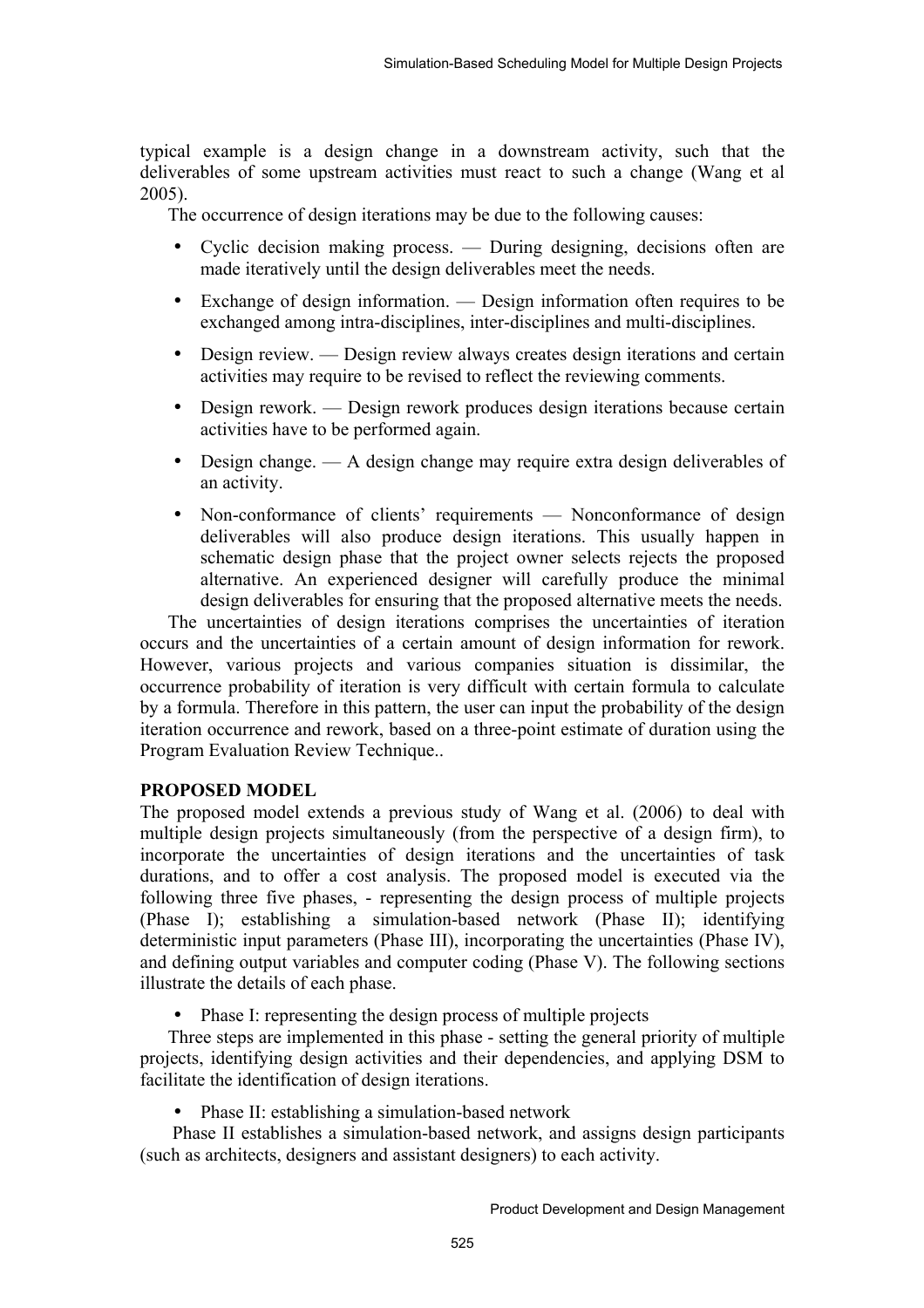A simulation language, Stroboscope (Martinez, 1996) (refer to http://strobos.cee.vt.edu/), is adopted to implement the simulation-related algorithms in the proposed model. Stroboscope can dynamically access the state of the simulation and the properties of the resources (including design participants and deliverables).

In this model, assuming the architect, designer (structural, HVAC, electrical consultant), and assistant designer (structural, HVAC, electrical engineer) of design participants work in sequence (Figure1). In the fact, the work order isn't only regular but also may change sequence. But the work order of design participants for each activity isn't the main issue in this research. Moreover, the real work order would make the working time of design participants for each activity divide several part that is difficult to be get.



Figure 1: Two Types of Detail Simulation Model

• Phase III: identifying input parameters

This phase identifies input parameters for evaluating the duration and cost of each activity. These inputs include the type and number of participants involved in each activity, the time of participants for completing each activity, the time of each activity for review meeting, the probability and effect of iterations, and the quantity and wage rate of each design participant.

In this work, the calculation of design duration is divided to the common design activity and the stage finish activity. Wang et al. (2006) divide the common design activity into the time of actual design and delivers. In other word, the time required to complete a design activity i  $(D_{i(0)})$  without iterations, is the sum of two parts - the time  $(d<sub>i</sub>)$  required to complete the amount of deliverables, the time  $(dd<sub>i</sub>)$  required to process the received and the to-be-delivered deliverables That is,

$$
D_{i(0)} = d_i + dd_i \tag{1}
$$

The time required to develop deliverables for activity i without considering iterations, di is,

$$
d_{i} = Q_{i} \times P_{i1} + Q_{i} \times P_{i2} + ... + Q_{i} \times P_{iJ}
$$
 (2a)

$$
= \qquad \qquad Q_i \times \sum_{j=1}^n P_{ij} \tag{2b}
$$

Proceedings for the  $17<sup>th</sup>$  Annual Conference of the International Group for Lean Construction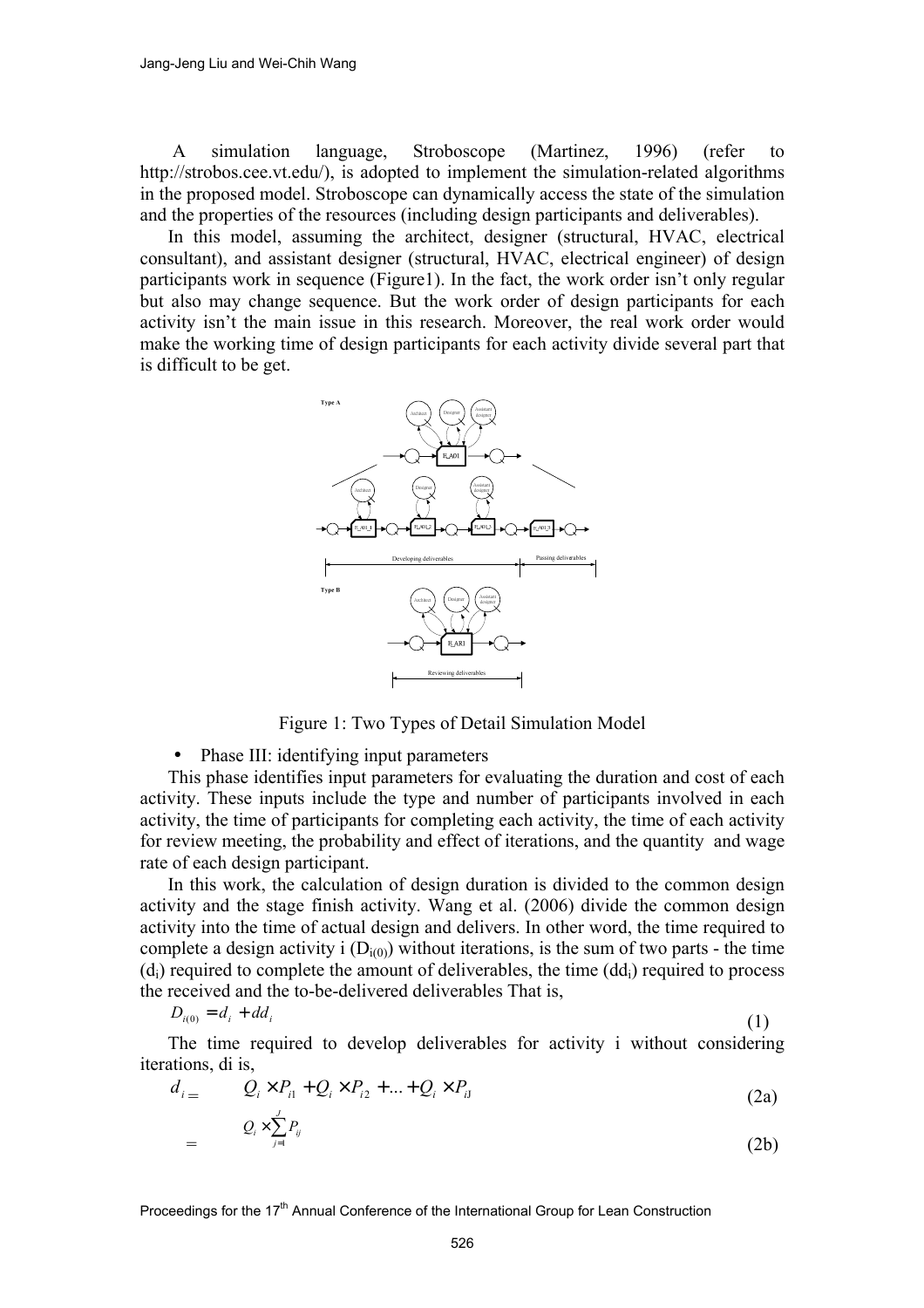where the unit of measure of  $\mathcal{Q}_i$  can be "suits" (for drawings) and "each" (for reports, proposals, a set of calculations, etc.). $P_{ii}$  is the time of participant j completes unit work of activity i.

Time taken to process the received and to-be-delivered deliverables  $(dd_i)$  — In completing the deliverables associated with an activity i, participants must take time to digest and clarify the deliverables received from the activities that preceded activity i. After the deliverables for activity i have been completed, a certain period is also required to synthesize the deliverables and then deliver them with official documents to those involved in subsequent activities. In the same time, designer may need to communicate that the deliverables can't explain clearly by telephone or e-mail. The time also The time also include in the time taken to process the received and to-bedelivered deliverables. For simplicity, the time required to process the received deliverables and the to-be-delivered deliverables for activity i,  $dd_i$ , is assumed to be a constant. Such a period of processing is longer when the deliverables are passed among many design firms than when they are shared within a single design firm. In this research, ddi doesn't use the manpower.

The stage finish activity need all participants to discuss, check and revise. Also users can input by most optimistic, most possible, the most pessimistic three ways. That is,

$$
d_i = T_i \tag{3}
$$

where  $T_i$  is the review time of activity i.

While the stage finish activity is completed, the design discipline doesn't wait for the feedback of the owner or the government organization to work for other project. Because the feedback will be get before the stage of other project be completed. So in this work, the stage finish activity doesn't consider the effect of the time taken to process the received and to-be-delivered deliverables (ddi).

That is,

$$
D_{i(0)} = d_i = T_i \tag{4}
$$

The time required to complete a design activity i  $(D_{i(0)})$  with iterations is also divided to the common design activity and the stage finish activity.

 In the common design activity, the time required to complete a design activity i  $(D_{i(n)})$  with n iterations, is the sum of three parts - the time  $(d_i)$  required to complete the amount of deliverables, the time  $(dd_i)$  required to process the received and the to**be-delivered deliverables, and the time** ( $\sum_{n=1}^{\infty}$  $\sum_{n=1}^{N}$  *IterD*<sub>(a)</sub> **)** required to rework drawings due to iterations. That is,

$$
D_{i(n)} = d_i + dd_i + \sum_{n=1}^{N} Iter D_{i(n)} \tag{5}
$$

Time taken to rework drawings due to iteration (Iter $D_{i(n)}$ ) — When an activity is iterated, some of the developed deliverables associated with the activity must be reworked or modified (Chen et al 2003). Also, additional time is needed for communication within a discipline or across various disciplines to allow participants to clarify errors, omissions or incompatibilities before the deliverables can be reworked. Therefore, the period required to rework deliverables because of the nth iteration (n = 1 to N) for activity i, IterD<sub>i(n)</sub>, is

$$
IterD_{i(n)} = d_{i(n)} + dd_{i(n)}
$$
\n
$$
(6)
$$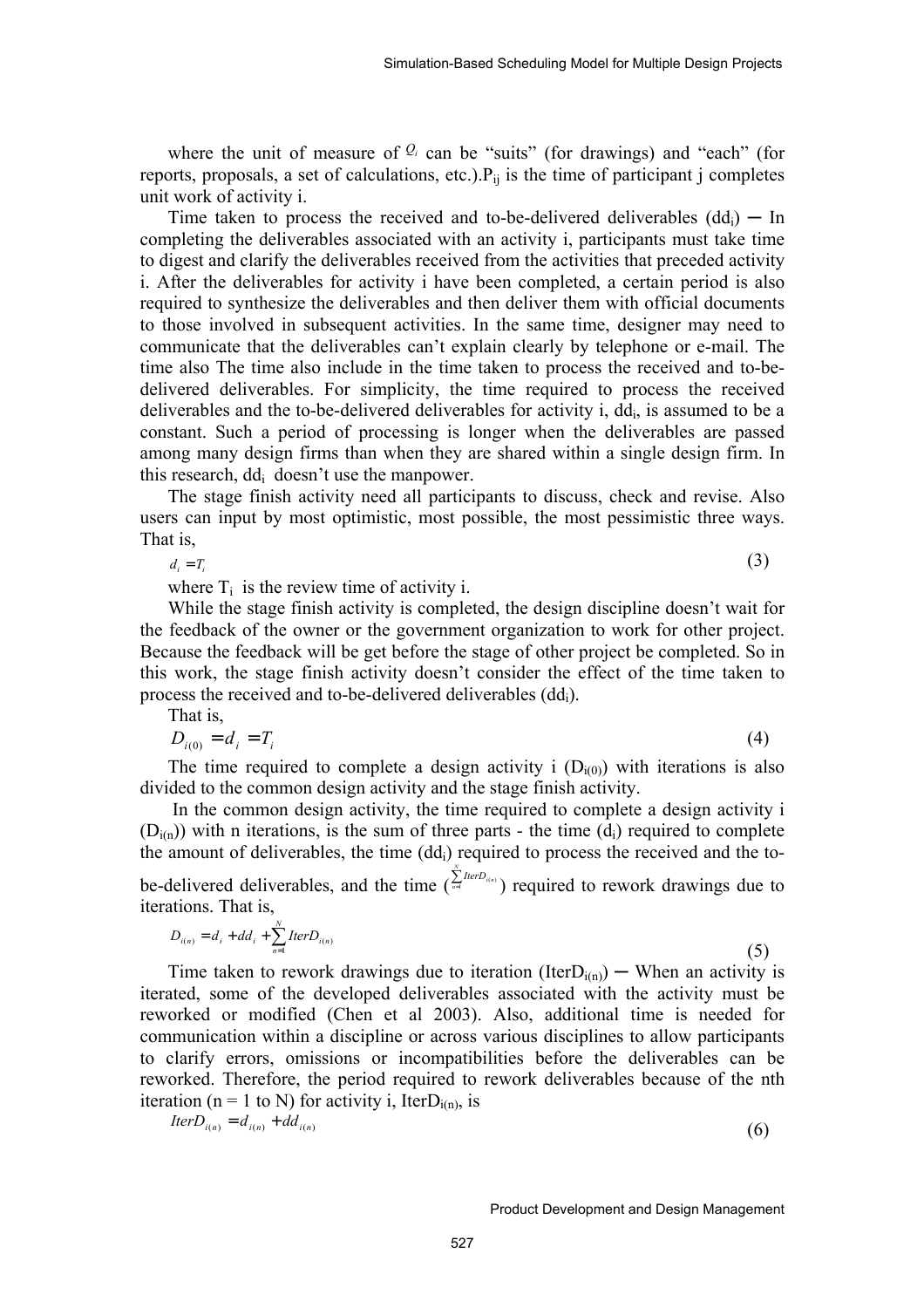$$
d_{i(n)} = \text{IterDR}_{i}^{n} \times d_{i}
$$
\n<sup>(7)</sup>

$$
dd_{i(n)} = (l_{i(n)} \times \frac{IntroD_i}{2^{n-1}}) + (m_{i(n)} \times \frac{InterD_i}{2^{n-1}}) + (r_{i(n)} \times \frac{MultiD_i}{2^{n-1}})
$$
\n(8)

where  *is the fraction of the developed drawings associated with activity <i>i* that must be reworked at each iteration.  $d_i$  is the time taken to complete an activity *i* without iteration.  $I_{(n)} = 1$  if an intra-iteration arises for activity i; otherwise,  $I_{(n)} = 0$ . Similarly,  $^{m_{i(n)}}$  (1 or 0) and  $^{r_{i(n)}}$  (1 or 0) are employed to identify the occurrence of an inter-iteration and a multi-iteration of activity i, respectively.  $^{Intro_{i}/2^{n-1}}$ ,  $^{InterD_{i}/2^{n-1}}$ *MultiD<sub>i</sub>*  $/2^{n-1}$  represent the additional time required for communication concerning activity i, for an intra-iteration, an inter-iteration or a multi-iteration, respectively. The communication time increases with the number of disciplines involved. Thus,  $IntroD_i$  <  $InterD_i$  <  $MultiD_i$  is expected.

The proposed model offers a cost analysis by assigning wage rate data (dollar per hour) to participants. The cost per participant equals the period of his or her participation (working and idle hours) multiplied by his wage rate. The total design costs are the sum of the participant costs. A design manager can thus make an improved decision in allocating design participants to activities, to ensure satisfactory project duration and cost.

Phase IV: incorporating the uncertainties

The uncertainties incorporated into the proposed model include uncertainties of activity durations, uncertainties of iterations

By  $eq(1)$ , activity durations is the productivity of the development of the deliverables multiplied by the amount of deliverables. In this research, the amount of deliverables is assumed a constant. So the uncertainty of activity durations is affected by the productivity of the development of the deliverables. The productivity of the development of the deliverables is measured in terms of unit rate (hour/unit). In this research, unit rate is also input by PERT. Moreover, various participants with different degrees of productivity are involved in completing the drawings of an activity.

In the detailed design phase, a certain amount of design information must flow among activities several times until design deliverables are compatible or regulatory requirements are met. In this model, user can input the occur probability IterHpro<sub>i</sub> of iteration by PERT, where j means iteration j. The rework percentage of iteration j *IterDR<sub>i</sub>* also can be input by PERT.

• Phase V: selecting output variables and computer coding

All the abovementioned input parameters and derived equations must be suitably coded using Stroboscope statements. Stroboscope automatically generates most of the output variables (called system-maintained variables) (Martinez 1996). Typical system-maintained output variables include the start time, the finish time and the duration of each activity and of the whole project, as well as the idle time for each participant. In this investigation, Stroboscope was run in the Windows XP environment, with a P3 850 CPU and 256 Mbytes of RAM. One thousand iterations took under one minute for the example project.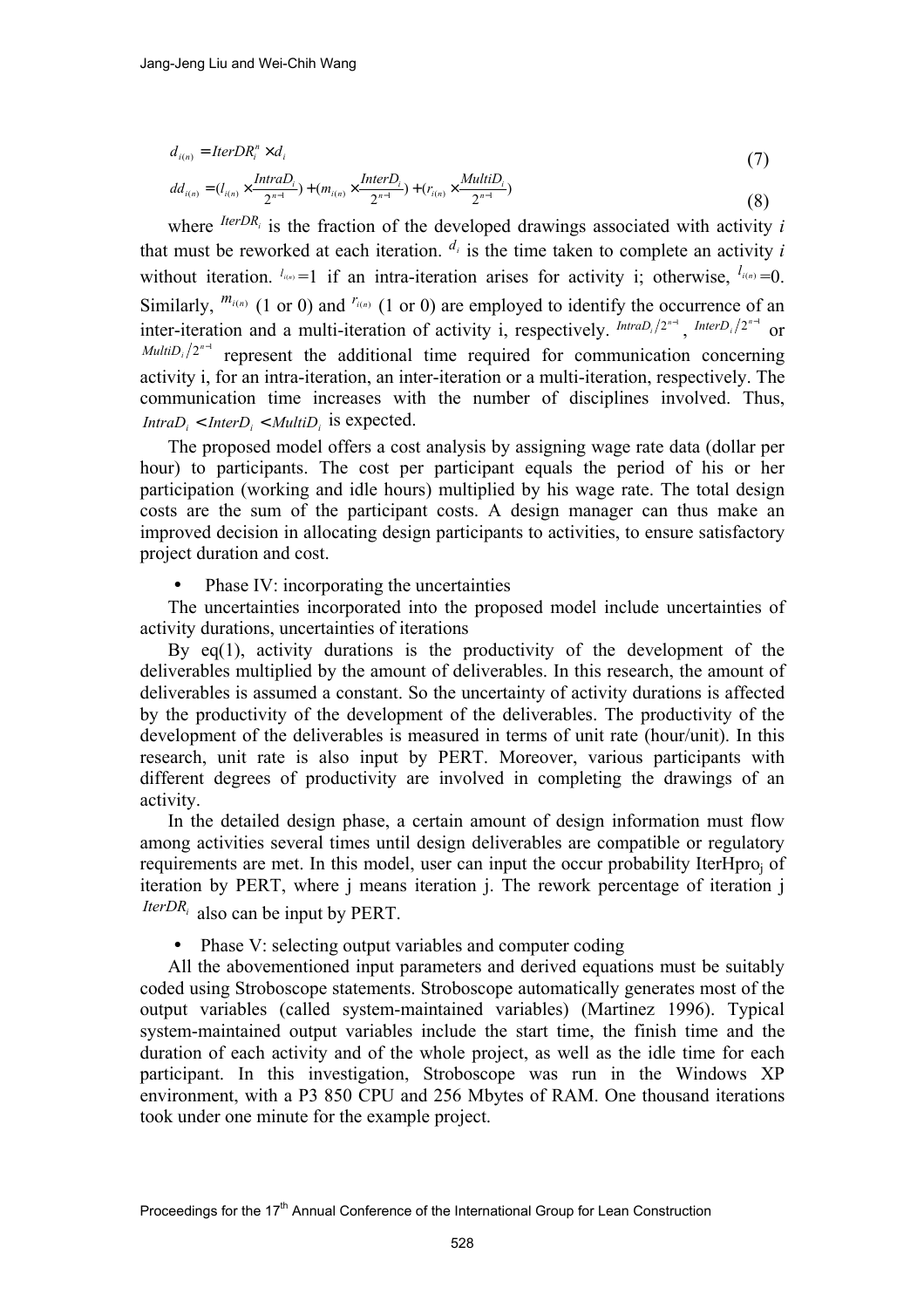### **EXAMPLE**

The operation of the model is demonstrated by applying it to a Taiwanese design firm who deals with multiple design projects in two months. In two months, the design firm must finish change order of two building project (Project A and B), a detail design project (Project C), a basic design phase project (Project D), a just beginning project (Project E), and a bidding propose of project F. Figure 2 is the barchart which is the initial assignment of architectural firm.



Figure 2: Bar-Chart of Architectural Firm's Initial Assignment

Table 1 lists the 3 participants involved in the architectural disciplines. An architect, a designer and an assistant designer are responsible for performing the architectural work. Other input data is shown on PhD dissertation of Jang-Jeng Liu.

|  | Table 1: Input Data of each Activity for Architect in the Example Project |  |  |
|--|---------------------------------------------------------------------------|--|--|
|  |                                                                           |  |  |

| Architect<br>Task No. | Architect    |                          | Designer                 |                                              |                              | Assistant<br>designer |                |      |      |
|-----------------------|--------------|--------------------------|--------------------------|----------------------------------------------|------------------------------|-----------------------|----------------|------|------|
|                       |              |                          |                          | Opt. Pro. Pes. Opt. Pro. Pes. Opt. Pro. Pes. |                              |                       |                |      |      |
| A_ACH2                | 1            | 1                        | 1.5                      | 7                                            | 8.5                          | 10                    | 5              | 6.5  | 8    |
| <b>B</b> ACH1         | 0.5          | 1                        | $\mathbf{1}$             | 7                                            | 8.5                          | 10                    | 7              | 8.5  | 10.5 |
| $C_A09$               |              | $\overline{\phantom{0}}$ | $\overline{\phantom{0}}$ | 10                                           | 12.5                         | 15                    |                |      |      |
| $C$ A <sub>10</sub>   | $\mathbf{1}$ | $\mathbf{1}$             | 1.5                      | 4.5                                          | 6                            | $\tau$                |                |      |      |
| D A03                 | 1            | 1.5                      | 2                        | 4.5                                          | 6                            | $\tau$                | 2.5            | 3    | 3.5  |
| $D_A04$               |              | $\overline{a}$           |                          | 9.5                                          | 12                           | 14.5                  |                |      | ٠    |
| D A05                 |              |                          |                          |                                              |                              |                       | 12.5           | 15.5 | 19   |
| D A06                 |              |                          |                          | $\overline{\phantom{a}}$                     | $\qquad \qquad \blacksquare$ | -                     | 14.5           | 18   | 22   |
| $D_A07$               |              |                          |                          | 5.5                                          | 6.5                          | 8                     | 3.5            | 4.5  | 5    |
| D A08                 |              |                          |                          | 2.5                                          | 3                            | 4                     | 9              | 11   | 13.5 |
| D A09                 |              |                          |                          | 8                                            | 10                           | 12                    |                |      |      |
| $D$ A <sub>10</sub>   | 0.5          | 1                        | 1                        | $\overline{\mathcal{L}}$                     | 5                            | 6                     |                |      |      |
| E A01                 | 9            | 10                       | 11                       | $\overline{\phantom{a}}$                     | $\overline{\phantom{0}}$     |                       |                |      |      |
| E A02                 | 3            | 3.5                      | 4                        | 5                                            | 6.5                          | 7.5                   |                |      |      |
| E A03                 | 1.5          | 1.5                      | $\overline{c}$           | 4.5                                          | 6                            | $\tau$                | 2.5            | 3    | 3.5  |
| E A04                 |              |                          |                          | 9.5                                          | 12                           | 14.5                  | $\overline{a}$ |      |      |
| E A05                 |              |                          |                          |                                              |                              |                       | 15             | 19   | 22.5 |
| E A06                 |              |                          |                          |                                              | $\overline{\phantom{0}}$     |                       | 12             | 15   | 18   |
| E A07                 |              |                          |                          | 5.5                                          | 7                            | 8.5                   | 3.6            | 4.5  | 5.5  |
| E A08                 |              |                          |                          | 2                                            | 2.5                          | 3                     | 7.5            | 9.5  | 11   |
| E A09                 |              |                          |                          | 9.5                                          | 12                           | 14.5                  |                |      |      |
| E A10                 | 1            | 1                        | 1.5                      | 3.5                                          | 4.5                          | 5.5                   |                |      |      |
| F A01                 | 8.5          | 9.5                      | 11                       |                                              |                              |                       |                |      |      |
| F A02                 | 1.5          | $\overline{2}$           | 2.5                      | 3                                            | $\overline{4}$               | 5                     |                |      |      |

Figure 3 presents the partitioned matrix for the example project E case obtained by applying the DSM algorithms. Each "X" in the matrix indicates that the activity on the left-hand side depends on the activity at the top of the matrix. This partitioned matrix demonstrates that one completed case 34 activities contribute to three kinds of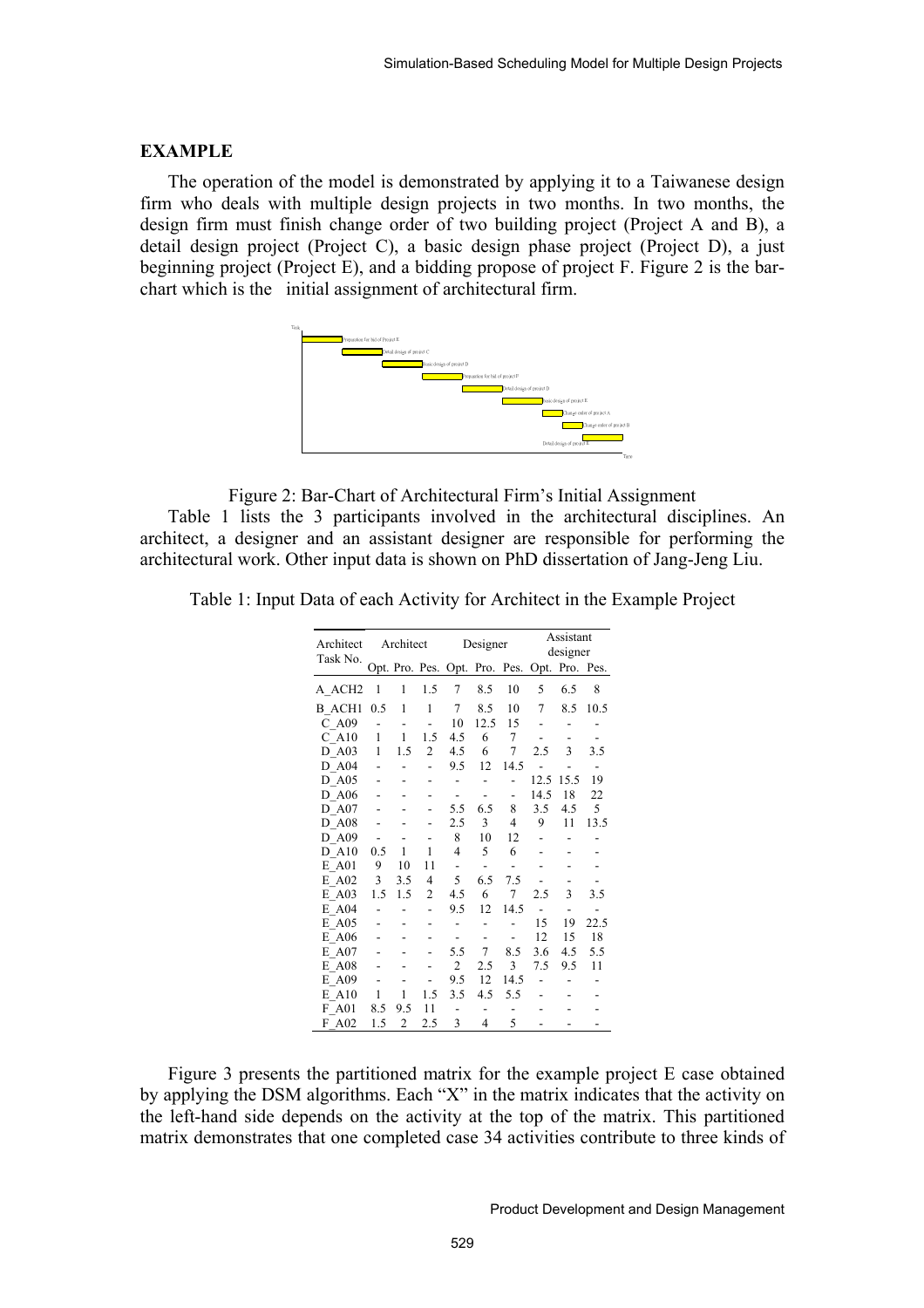iterative loops (iterations A, D, and G with complete loops). In the same way, Case D has iteration C and H, Case F has iteration B. Furthermore, two incomplete iterative loops (E and F) are identified. Figure 4 depicts the established simulation-based network for this example project. The network incorporates the 79 activities (represented by Combi nodes), 9 participants (represented by Queue nodes) and the dependencies among activities (represented by links). Additionally, Dynafork nodes (each represented by a cycle enclosing five rays) that have routing capabilities for activating downstream activities are used to control the simulation of Eight iterations. Moreover, all small Queues shown in the network are used only to control the resource flows.



Figure 3: Three Iterations Identified by DSM in the Example Project Case E



Figure 4: Simulation-Based Network of the Example Project

A base case is analyzed by assuming that each iteration (iterations  $A \sim H$ ) arises for probability users set. Also, this base case includes 9 persons, one of each type of participant. In this base case, the duration of the complete design project is 468.43 hours (approximately 58.55 working days, eight hours per day). The average times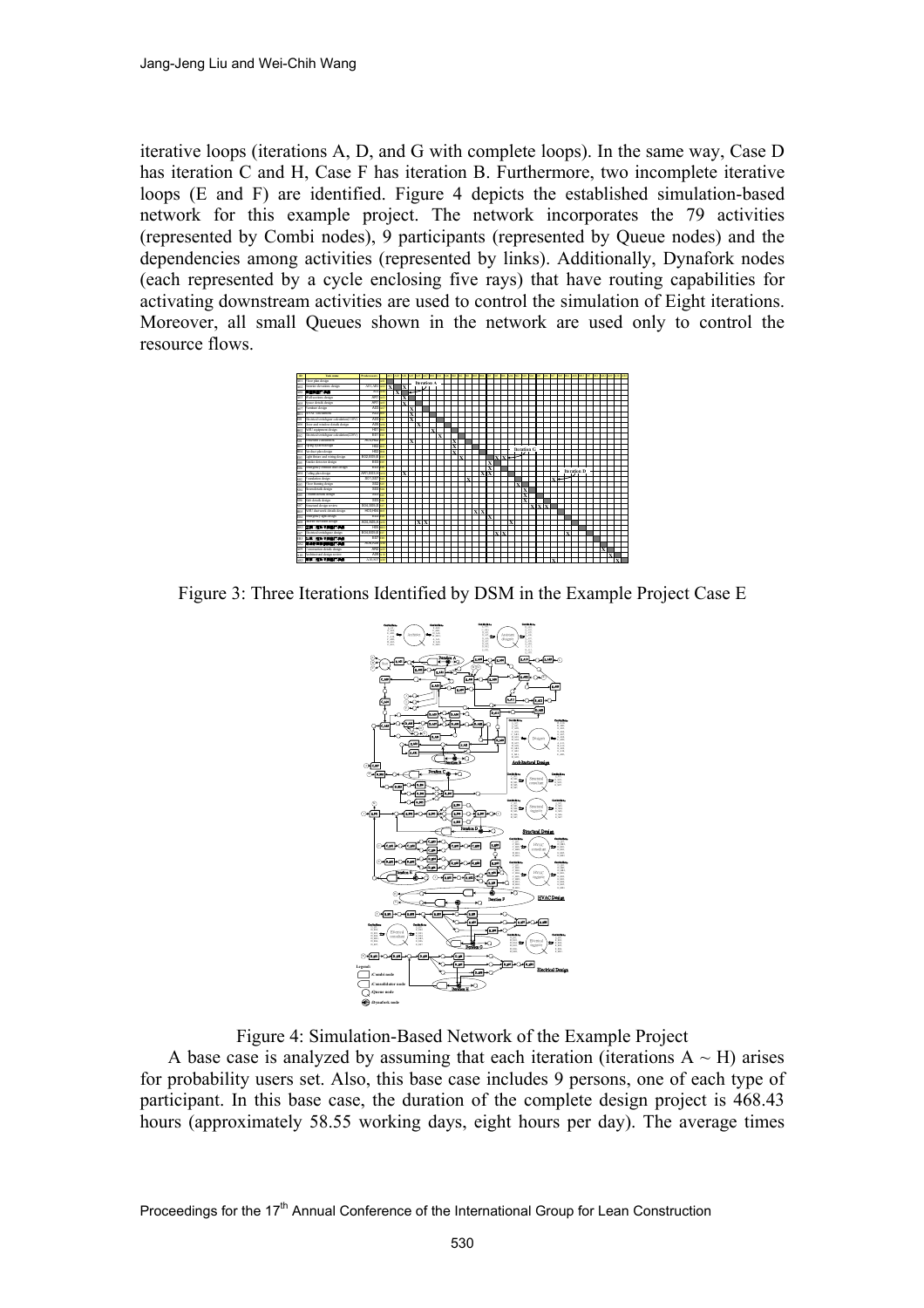spent on architectural, structural, HVAC and electrical tasks are 466.56, 297.09, 383.47 and 435.90 hours, respectively.

Table 2 provides the total cost, idle cost working and idle times of each participant involved in the example project. For instance, the idle times of the architect, the designer and the assistant designer in performing the architectural activities are 256.98, 76.69 and 165.32 hours, respectively. Thus, a design manager can assign additional design tasks (of the same project or other projects) to the architect who is very idle.

|                          | Working time<br>(Hours) | Idle time<br>(Hours) | Total cost<br>(Dollars) | Idle cost<br>(Dollars) |  |  |  |
|--------------------------|-------------------------|----------------------|-------------------------|------------------------|--|--|--|
| Architectural discipline | 48248.29                |                      |                         |                        |  |  |  |
| Architect                | 211.45                  | 256.98               | 23421.50                | 12848.82               |  |  |  |
| Designer                 | 391.74                  | 76.69                | 14052.90                | 2300.77                |  |  |  |
| Assistant designer       | 303.11                  | 165.32               | 10773.89                | 3802.40                |  |  |  |
| Structural discipline    | 30916.38                |                      |                         |                        |  |  |  |
| Structural consultant    | 221.81                  | 246.62               | 18737.20                | 9864.99                |  |  |  |
| Structural engineer      | 291.01                  | 177.42               | 12179.18                | 4612.92                |  |  |  |
| HVAC discipline          | 29511.09                |                      |                         |                        |  |  |  |
| HVAC consultant          | 154.55                  | 313.88               | 17800.34                | 11927.44               |  |  |  |
| HVAC engineer            | 252.80                  | 215.63               | 11710.75                | 5390.75                |  |  |  |
| Electrical discipline    | 29979.52                |                      |                         |                        |  |  |  |
| Electrical consultant    | 218.39                  | 250.04               | 16863.48                | 9001.27                |  |  |  |
| Electrical engineer      | 212.20                  | 256.23               | 13116.04                | 7174.49                |  |  |  |

Table 2: Simulated Working Time, Idle Time, Total Cost and Idle Cost

The original design team has 9 participants (three for Architectural design and two for other disciplines). Three other scenarios are considered to improve resource allocation strategies. Scenario-1 involves 18 persons, two of each type of participant. Similarly, scenario-2 and scenario-3 involve 27 and 36 persons, respectively; in each case, the numbers of participants of the various types are equal. Figure 5 plots the simulated project durations in the base case and three other scenarios. As expected, using more designers reduces the duration of the project because they can perform more activities simultaneously. However, allocating four participants of each type (scenario-3) is not recommended because this strategy does not further reduce the duration of the project (adding hourly costs).



Figure 5: Project Durations under Different Design Teams